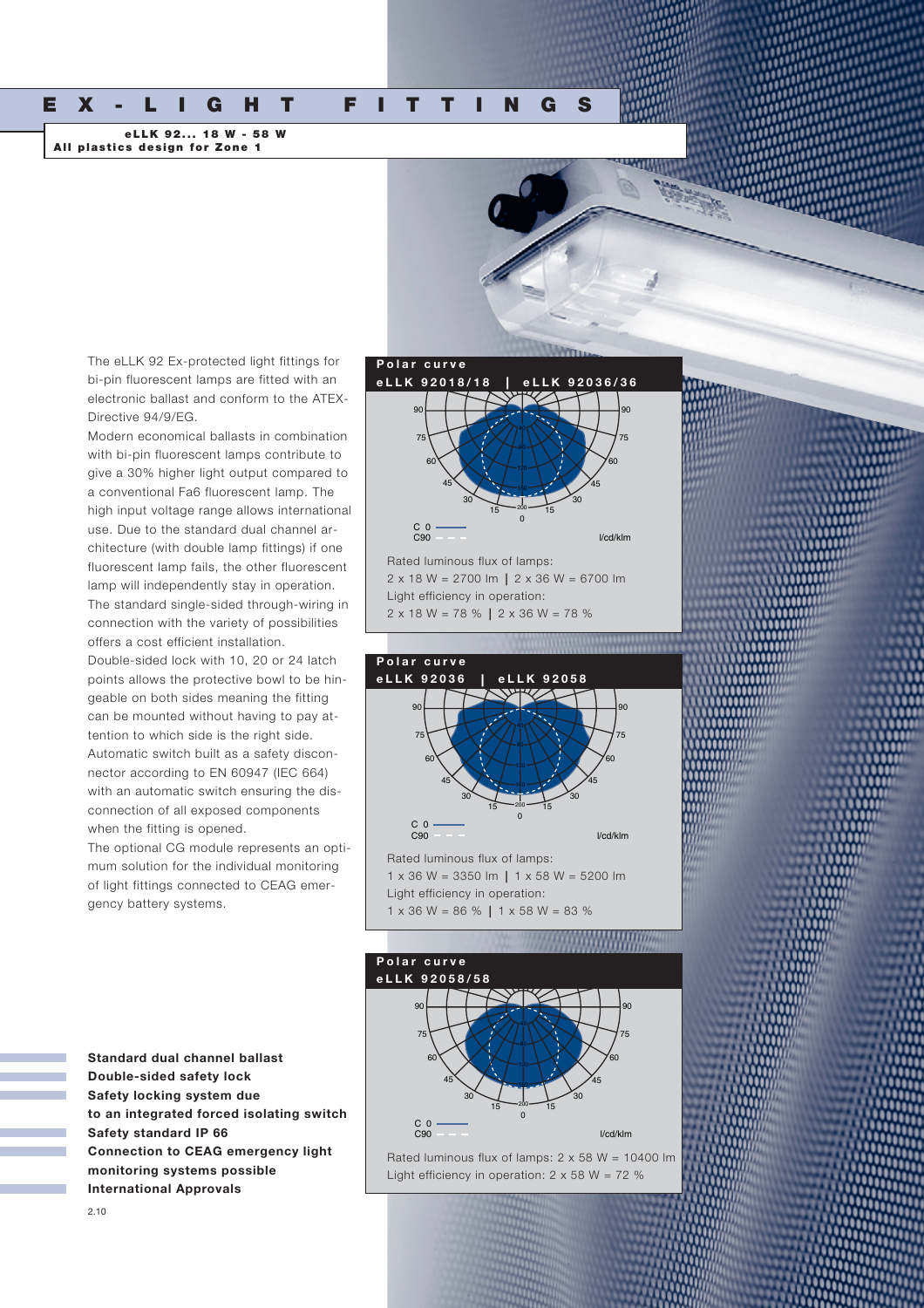**ZONE 1 ZONE 2 Z O N E 21 Z O N E 22 EX-FLUORESCENT LIGHT FITTINGS**



## **EX-LIGHT FITTINGS 2.11 I eLLK 92018/18 I**





**eLLK 92018/18**

| Technical data                         |                                                                                  |
|----------------------------------------|----------------------------------------------------------------------------------|
| eLLK 92018/18                          |                                                                                  |
| Marking to 94/9/EC                     | $\langle x \rangle$    2 G   $\langle x \rangle$    2 D T80 °C                   |
| Type of protection                     | EEx ed IIC T4   EEx ed ib IIC T4 (CG-variant)                                    |
| <b>EC-Type Examination Certificate</b> | <b>PTB 96 ATEX 2144</b>                                                          |
| Enclosure material                     | Glass-fibre reinforced polyester                                                 |
| Protective bowl                        | Polycarbonate                                                                    |
| Rated voltage                          | AC: 110-254 V $\pm$ 10 %, 47-63 Hz   DC: 110-230 V $\pm$ 10 %                    |
| Rated voltage CG-variant               | AC: 220 - 254 V $\pm$ 10 %, 47 - 63 Hz  <br>DC: 220 V + 25 % - 20 %              |
| Circuit                                | EVG resp. EVG/CG                                                                 |
| Rated current                          | 0.18 A resp. 0.19 A (CG-variant)                                                 |
| Power factor $\cos \varphi$            | $\geq 0.95$                                                                      |
| Degree of protection to EN 60529       | IP 66                                                                            |
| Protection class                       |                                                                                  |
| Permissible ambient temperature        | $-20$ °C to $+50$ °C                                                             |
| Cable entries                          | EEx e-cable entries M25 x 1.5 (plastic)                                          |
|                                        | for cables from $\varnothing$ 8 - 17 mm                                          |
| Connecting terminals                   | L1, L2, L3, L, N, PE; max. $2 \times 6$ mm <sup>2</sup> single wire per terminal |
| Lamps                                  | Bi-pin lamp: 18 W, socket G13, see accessories                                   |
| Weight                                 | approx. $4.6 \text{ kg}$   approx. $5.5 \text{ kg}$ (CG-variant)                 |

| Ordering details                         |              |                       |                                                 |       |           |                                           |  |  |  |
|------------------------------------------|--------------|-----------------------|-------------------------------------------------|-------|-----------|-------------------------------------------|--|--|--|
| Type                                     | Terminals    | <b>Through wiring</b> |                                                 | Cable | Order No. |                                           |  |  |  |
|                                          |              |                       | single-ended double-ended entries <sup>3)</sup> |       |           |                                           |  |  |  |
| eLLK 92018/18 (2 x 18 W)                 |              |                       |                                                 |       |           |                                           |  |  |  |
| $1/6 - 1$                                | $1 \times 6$ | X                     |                                                 |       |           | 2 x M25 x 1.5 1 x blanking 1 2265 875 101 |  |  |  |
| $2/6 - 2$                                | $2 \times 6$ | -                     | X                                               |       |           | 2 x M25 x 1.5 2 x threaded 1 2265 875 103 |  |  |  |
| $1/6 - 1$ M <sup>1)</sup>                | $1 \times 6$ | $\times$              |                                                 |       |           | 2 x M20 x 1.5 1 x threaded 1 2265 875 109 |  |  |  |
| $2/6 - 2 M^{1}$                          | $2 \times 6$ |                       | X                                               |       |           | 4 x M20 x 1.5 2 x threaded 1 2265 875 111 |  |  |  |
| eLLK 92018/18 (2 x 18 W)                 |              |                       |                                                 |       |           |                                           |  |  |  |
| level gauge $P2 \ 1 \times 6$            |              | $\times$              |                                                 |       |           | 2 x M25 x 1.5 1 x blanking 1 2265 875 126 |  |  |  |
| eLLK 92018/18 CG <sup>2</sup> (2 x 18 W) |              |                       |                                                 |       |           |                                           |  |  |  |
| $2/6 - 2$                                | $2 \times 6$ |                       | X                                               |       |           | 2 x M25 x 1.5 2 x threaded 1 2265 875 203 |  |  |  |
| $2/6 - 2M^{1}$                           | $2 \times 6$ |                       | X                                               |       |           | 4 x M20 x 1.5 2 x threaded 1 2265 875 211 |  |  |  |

1) M: with metal thread, without cable entry

<sup>2)</sup> Design single monitored emergency light fitting for use in CEAG Emergency light supply unit

3) With dustcap for unclosed entries/metal thread

**Scope of delivery without lamp and fixing accessories.** 

**See fixing materials and accessories for light fittings on page 2.42**